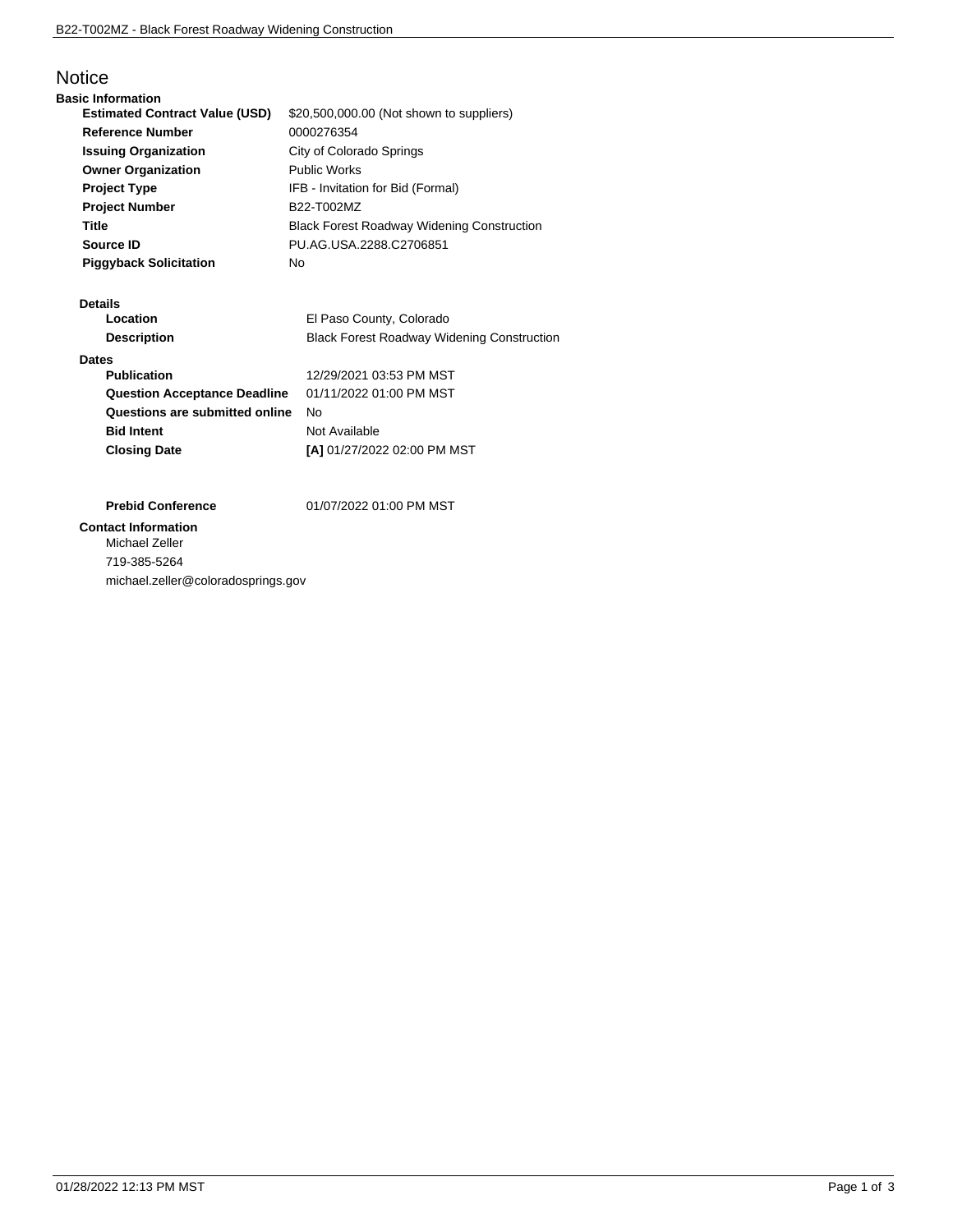# Bid Result Publication Revision **Publication Type** Bid Results

#### **Bid Results Document**

| File                       | Size   | Uploaded Date           |
|----------------------------|--------|-------------------------|
| Extended Bid Tab.pdf [pdf] | 376 Kb | 01/28/2022 09:25 AM MST |

## **Wildcat Construction Co., Inc.**

| <b>Organization Name</b><br><b>Bid Amount</b><br><b>Address</b> | Wildcat Construction Co., Inc.<br>N/A<br>540 E Cimarron St<br>Colorado Springs Colorado<br>80903 United States                 |
|-----------------------------------------------------------------|--------------------------------------------------------------------------------------------------------------------------------|
| <b>SEMA Construction, Inc.</b>                                  |                                                                                                                                |
| <b>Organization Name</b><br><b>Bid Amount</b><br><b>Address</b> | SEMA Construction, Inc.<br>N/A<br>7353 S. Eagle Street<br>Centennial Colorado<br>80112 United States                           |
| <b>Flatiron Constructors, Inc.</b>                              |                                                                                                                                |
| <b>Organization Name</b><br><b>Bid Amount</b><br><b>Address</b> | Flatiron Constructors, Inc.<br>N/A<br>385 Interlocken Crescent, Suite 900<br><b>Broomfield Colorado</b><br>80021 United States |
| <b>Dwire Earthmoving, LLC</b>                                   |                                                                                                                                |
| <b>Organization Name</b><br><b>Bid Amount</b><br><b>Address</b> | Dwire Earthmoving, LLC<br>N/A<br>6799 Bismark Road, Suite C<br>Colorado Springs Colorado<br>80922 United States                |

**Bid Results Email Email Attachment(s)**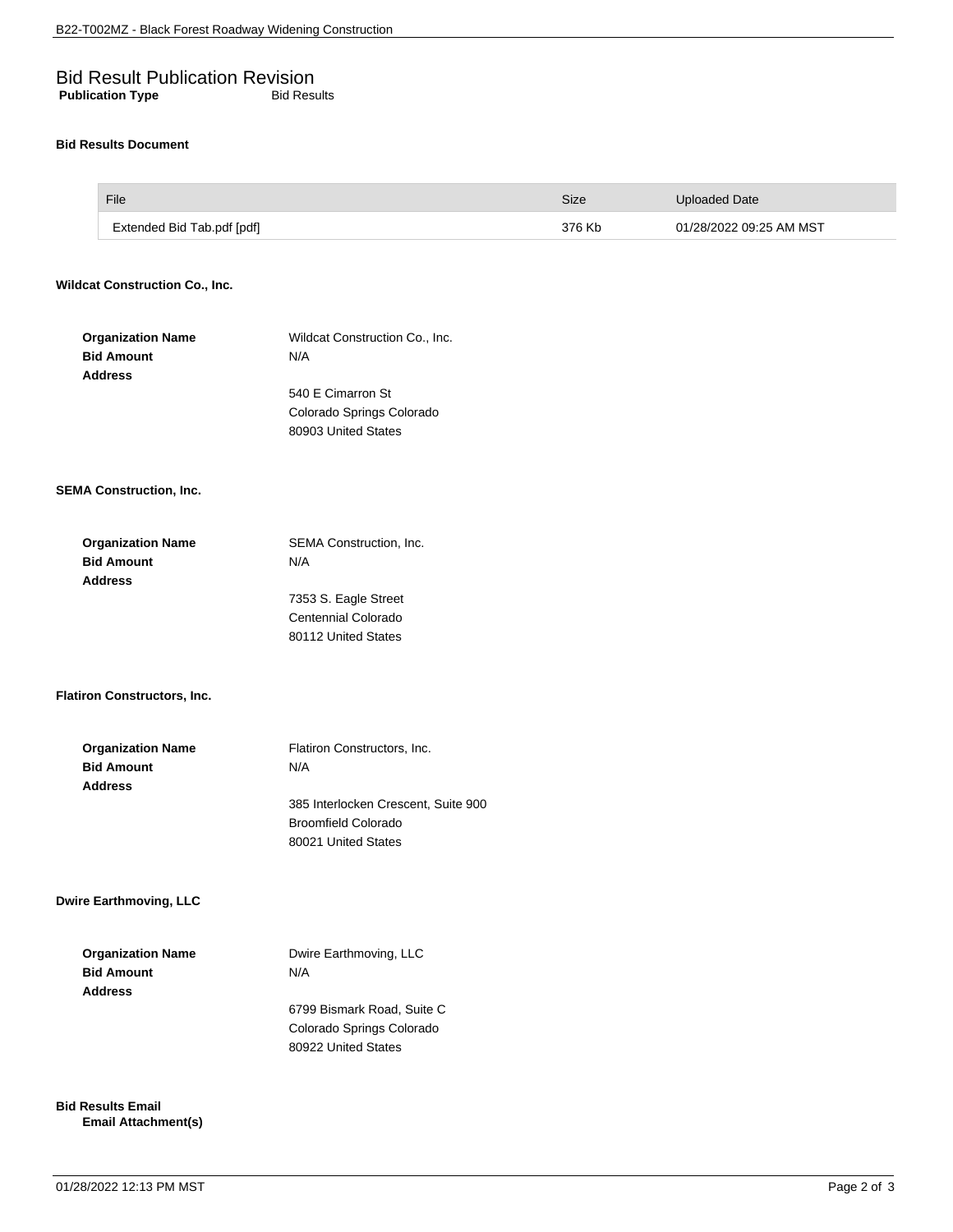B22-T002MZ - Black Forest Roadway Widening Construction

| File     | Size | <b>Uploaded Date</b> | Language |
|----------|------|----------------------|----------|
| No Files |      |                      |          |

**Additional Recipients**

**Include notification issuer as an Include notification issuer as an** No<br>additional recipient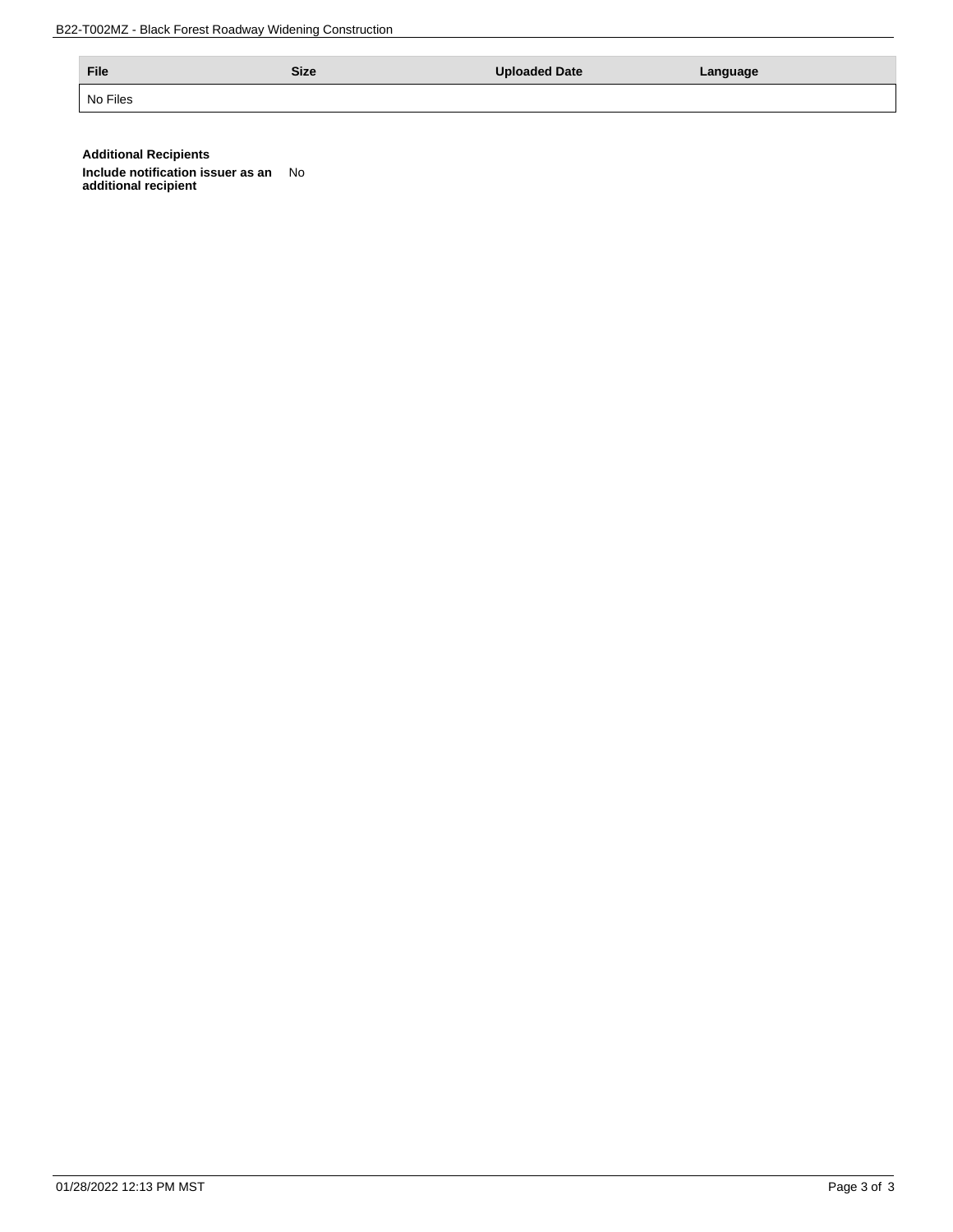|                 |                                                                  |                 |                   | <b>Wildcat Construction</b>         |                          |                           | <b>Dwire Earthmoving</b>                                    |                              | <b>SEMA Construction</b>          |                              | <b>Flat Iron Construction</b>                                                 |
|-----------------|------------------------------------------------------------------|-----------------|-------------------|-------------------------------------|--------------------------|---------------------------|-------------------------------------------------------------|------------------------------|-----------------------------------|------------------------------|-------------------------------------------------------------------------------|
| <b>ITEM NO.</b> | <b>DESCRIPTION</b>                                               | <b>QTY</b>      | UI                | <b>UNIT PRICE</b>                   | <b>TOTAL PRICE</b>       | <b>UNIT PRICE</b>         | <b>TOTAL PRICE</b>                                          | <b>UNIT PRICE</b>            | <b>TOTAL PRICE</b>                | <b>UNIT PRICE</b>            | <b>TOTAL PRICE</b>                                                            |
| 100-00000       | <b>MOBILIZATION</b>                                              |                 | LS I              | 540,000.00 \$                       | 540,000.00               | \$1,370,200.00            | $\frac{1}{2}$ \$ 1,370,200.00 $\frac{1}{2}$ \$ 2,410,000.00 |                              |                                   |                              | $\frac{1}{2}$ ,410,000.00 $\frac{1}{2}$ ,500,000.00 $\frac{1}{2}$ ,500,000.00 |
| 100-10000       | <b>CLEARING AND GRUBBING</b>                                     |                 | LS                | 79,000.00 \$                        | 79,000.00                | 33,600.00<br>-\$          | $33,600.00$ \ \$                                            | 150,000.00                   | <sup>5</sup><br>$150,000.00$ \ \$ | $135,655.36$ \$              | 135,655.36                                                                    |
| 100-20001       | <b>TEMPORARY TRAFFIC CONTROL</b>                                 |                 | $LS$ $\sqrt{ }$   | $350,000.00$ $\uparrow$ \$          | 350,000.00               | 665,000.00<br>\$          |                                                             | 665,000.00   \$ 1,300,000.00 | $\mathsf{S}$                      | 1,300,000.00 \$ 1,000,000.00 | $\vert$ \$<br>1,000,000.00                                                    |
|                 | 100-30010 EROSION CONTROL SUPERVISOR                             | 312             | DAY <sub>\$</sub> | $180.00$   \$                       | 56,160.00                | 152.00<br>l \$            |                                                             | 55.00                        | $17,160.00$ \$                    | $50.00$   \$                 | 15,600.00                                                                     |
|                 | 100-50000 UTILITY COORDINATOR                                    |                 | $LS$ $\sqrt{ }$   | 120,000.00 \$                       | 120,000.00               | 50,000.00<br>\$           | $50,000.00$ \ \$                                            | $30,000.00$ \$               | $30,000.00$ \$                    | $360,000.00$ \$              | 360,000.00                                                                    |
|                 | 100-51000 POTHOLING                                              | 300             | <b>HR</b>         | $230.00$ \$                         | 69,000.00                | 315.00<br>\$              | $94,500.00$ \ \$                                            | 200.00                       | $60,000.00$ \$                    | 350.00                       | 105,000.00                                                                    |
|                 | 195-055-105 SCREW IN BASE (LIGHT STANDARD FOUNDATION)            | $5\phantom{.0}$ | EA \$             | 3,500.00 \$                         | 17,500.00                | 3,740.00<br>\$            | $18,700.00$ \$                                              | 2,100.00                     | $10,500.00$ \$                    | $1,900.00$ \$                | 9,500.00                                                                      |
|                 | 195-300-010 13"X24"X18" SUB-SURFACE JUNCTION BOX - "STREETLIGHT" | 11              | $EA$ \$           | 1,500.00                            | 16,500.00                | 1,650.00<br>- \$          | $18,150.00$ \ \$                                            | 850.00                       | $9,350.00$ \$                     | $1,300.00$ \$                | 14,300.00                                                                     |
|                 | 202-00000 UNCLASSIFIED EXCAVATION                                | 53752           | $CY$ \$           | $12.00$   \$                        | 645,024.00 $\frac{1}{9}$ | 6.85                      | $368,201.20$ \ \$                                           | 13.00                        | 698,776.00 \$                     | $23.50 \mid \xi$             | 1,263,172.00                                                                  |
|                 | 202-00100 STRUCTURE EXCAVATION                                   | 937             | $CY$ $$$          | $16.00$   \$                        | $14,992.00$ \\$          | 14.80                     | $13,867.60$ \ \$                                            | 20.00                        | $18,740.00$ \ \$<br>-Ś            | 32.00                        | 29,984.00                                                                     |
|                 | 202-50000 UNCLASSIFIED EXCAVATION (SPECIAL)                      | 3500            | <b>CY</b>         | $33.00$   \$                        | 115,500.00               | 42.00<br>  \$             | 147,000.00   \$                                             | 13.00                        | 45,500.00 \$                      | 65.00                        | 227,500.00                                                                    |
|                 | 203-00100 STRUCTURE BACKFILL (CLASS 1)                           | 1756            | <b>CY</b>         | $44.00$ \$                          | 77,264.00                | 49.00<br>\$               | $86,044.00$ \ \$                                            | 42.00                        | $73,752.00$ \$                    | 75.00                        | 131,700.00                                                                    |
|                 | 203-00200 STRUCTURE BACKFILL (CLASS 2)                           | 353             | <b>CY</b>         | $19.00$   \$                        | 6,707.00                 | 87.00<br>\$               | 30,711.00                                                   | \$<br>8.50                   | $3,000.50$ \$                     | 42.00                        | 14,826.00                                                                     |
| 203-00360       | MECHANICAL REINFORCMENT OF SOIL                                  | 1534            | CY                | 39.00 $\frac{4}{7}$<br>$\mathsf{L}$ | 59,826.00                | 18.50<br>$\sqrt[6]{3}$    | $28,379.00$ \ \$                                            | 19.00                        | $29,146.00$ \$                    | $25.00$   \$                 | 38,350.00                                                                     |
|                 | 203-00500 EMBANKMENT MATERIAL (SPECIAL)                          | 6937            | $CY$ \$           | $6.00$   \$                         | $41,622.00$ \$           | 18.25                     | $126,600.25$ \ \ \$                                         | 35.00                        | 242,795.00 \\$<br><sup>5</sup>    | $12.00$   \$                 | 83,244.00                                                                     |
|                 | 220-00002 REMOVAL OF STRUCTURE (DROP STRUCTURE)                  |                 | $EA$ $\sqrt$      | $16,000.00$ \$                      | 16,000.00                | 3,500.00<br>- \$          | $3,500.00$ \ \$                                             | 3,000.00                     | $3,000.00$ \$                     | 25,000.00                    | 25,000.00                                                                     |
|                 | 220-00006 REMOVAL OF STRUCTURE (BRIDGE)                          |                 | $EA$ \$           | 68,000.00 \$                        | 68,000.00                | 125,000.00<br>\$          | $125,000.00$ \$                                             | 85,000.00                    | 85,000.00 \$<br>-\$               | 145,000.00 S                 | 145,000.00                                                                    |
|                 | 220-00016 REMOVAL OF GATE                                        | 2               | EA I              | $720.00$ \$                         | 1,440.00                 | 250.00<br>- \$            | $500.00$ \ \$                                               | 250.00                       | $500.00$ \ \$                     | $1,100.00$   \$              | 2,200.00                                                                      |
|                 | 220-00018 REMOVAL OF MANHOLE                                     | 8               | EA                | 2,300.00                            | 18,400.00                | 1,100.00<br>$\sqrt[6]{3}$ | 8,800.00                                                    | 1,800.00<br>\$               | $14,400.00$ \ \$                  | $2,500.00$ \$                | 20,000.00                                                                     |
|                 | 220-00019 REMOVAL OF INLET                                       |                 | $EA$ $\sqrt$      | $1,200.00$ \$                       | 4,800.00                 | 1,350.00<br>\$            | 5,400.00                                                    | 1,800.00<br>\$               | $7,200.00$ \$                     | $2,500.00$ \$                | 10,000.00                                                                     |
| 220-00027       | <b>REMOVAL OF RIPRAP</b>                                         | 700             | SY                | 18.00                               | 12,600.00                | \$<br>13.50               | $9,450.00$ \ \$                                             | 15.00                        | $10,500.00$ \$                    | $11.00$   \$                 | 7,700.00                                                                      |
|                 | 220-00035 REMOVAL OF PIPE                                        | 1672            | $LF$ \$           | $36.00$ $\frac{1}{2}$               | 60,192.00                | 15.00<br>l \$             | $25,080.00$ \ \$                                            | 47.00                        | 78,584.00 \$<br>-S                | $35.00$ $\frac{1}{5}$        | 58,520.00                                                                     |
| 220-00036       | <b>ABANDON PIPE</b>                                              | 46              | LF.               | $67.00$ $\frac{1}{2}$               | 3,082.00                 | 36.00<br>\$               | $1,656.00$ \ \$                                             | 90.00                        | 4,140.00 $\frac{1}{9}$            | $40.00$   \$                 | 1,840.00                                                                      |
| 220-00037       | <b>REMOVAL OF END SECTION</b>                                    | 15              | $EA$ \$           | $230.00$ \$                         | 3,450.00                 | 620.00<br>\$              | $9,300.00$ \ \$                                             | $380.00$   \$                | $5,700.00$ \$                     | $400.00$ \$                  | 6,000.00                                                                      |
|                 | 220-00050 REMOVAL OF FIRE HYDRANT ASSEMBLY                       |                 | EA \$             | $2,100.00$   \$                     | 2,100.00                 | 2,150.00<br>- \$          | 2,150.00                                                    | \$<br>1,400.00               | $1,400.00$ \\$                    | 2,500.00                     | 2,500.00                                                                      |
| 220-00070       | REMOVAL OF BARRICADE                                             | $\overline{2}$  | EA                | $270.00$   \$                       | 540.00                   | 300.00<br>- \$            | $600.00$ \ \$                                               | 80.00                        | $160.00$ \ \$                     | $80.00$ \$                   | 160.00                                                                        |
|                 | 220-00100 REMOVAL OF SILT FENCE                                  | 836             | LF $\sqrt{3}$     | $1.50$   \$                         | 1,254.00                 | - \$<br>1.50              | $1,254.00$ \ \$                                             | 1.50                         | $1,254.00$ \\$                    | $1.00$   \$                  | 836.00                                                                        |
|                 | 220-00180 REMOVAL OF CONCRETE FLATWORK                           | 1438            | $SY$ \$           | 6.50   \$                           | $9,347.00$ \$            | $10.00$   \$              | $14,380.00$ \$                                              | 14.00   \$                   | $20,132.00$ \$                    | $19.00$ \$                   | 27,322.00                                                                     |
|                 | 220-00203 REMOVAL OF CURB AND GUTTER                             | 5900            | $LF$ \$           | $4.00$   \$                         | $23,600.00$ \$           | 8.00                      | 47,200.00 $\frac{1}{3}$                                     | $5.50$   \$                  | $32,450.00$ \ \$                  | $5.00$   \$                  | 29,500.00                                                                     |
|                 | 220-00210 REMOVAL OF CONCRETE PAVEMENT                           | 934             | SY                | $21.00$   \$                        | $19,614.00$ \\$          | 12.50                     | $11,675.00$ \\$                                             | 22.00                        | $20,548.00$ \ \$                  | $16.00$   \$                 | 14,944.00                                                                     |
|                 | 220-00220 REMOVAL OF ASPHALT MAT                                 | 31546           | SY                | 4.50 $\frac{1}{5}$                  | 141,957.00               | \$<br>4.00                | $126,184.00$ \ \$                                           | 7.50                         | $236,595.00$ \$                   | $5.00$   \$                  | 157,730.00                                                                    |
|                 | 220-00230 REMOVAL OF ASPHALT MAT (MILLING)                       | 2751            | $SY$ \$           | $4.00$   \$                         | 11,004.00                | 6.00<br>\$                | $16,506.00$ \ \$                                            | 3.90                         | $10,728.90$ \$                    | 5.50                         | 15,130.50                                                                     |
|                 | 220-00250 REMOVAL OF PAVEMENT MARKING                            | 824             | $SF$ \$           | $2.00$ \$                           | 1,648.00                 | 2.40<br>\$                | $1,977.60$ \$                                               | 2.20                         | $1,812.80$ \$                     | $2.25$ \$                    | 1,854.00                                                                      |
|                 | 220-00810 REMOVAL OF SIGN POST                                   |                 | $EA$ \$           | $83.00$   \$                        | 83.00                    | 120.00<br>l \$            | $120.00$   \$                                               | $110.00$   \$                | $110.00$ \$                       | $80.00$ \$                   | 80.00                                                                         |
|                 | 220-00812 REMOVAL OF GROUND SIGN                                 | 48              | $EA$ \$           | $83.00$   \$                        | 3,984.00                 | 120.00<br>l \$            | $5,760.00$ \\$                                              | $110.00$   \$                | $5,280.00$ \ \$                   | $80.00$   \$                 | 3,840.00                                                                      |
|                 | 220-00821 REMOVAL OF SIGN PANEL                                  | 35              | $EA$ \$           | $28.00$   \$                        | 980.00                   | 175.00<br>- \$            | $6,125.00$ \ \$                                             | $160.00$   \$                | $5,600.00$ \$                     | $30.00$   \$                 | 1,050.00                                                                      |
|                 | 220-00822 REMOVAL OF DELINEATOR                                  | -7              | $EA$ \$           | $5.50$   \$                         | $38.50$ \ \$             | 14.00                     | $98.00$ \ \$                                                | 13.00                        | $91.00$ \$<br>-S                  | $6.00$ \$                    | 42.00                                                                         |
|                 | 220-00828 REMOVAL OF SIGNAL EQUIPMENT                            |                 | LS                | $22,000.00$ \$                      | 22,000.00                | 23,500.00<br>\$           | 23,500.00                                                   | 50,000.00<br>\$              | $50,000.00$ \$                    | $25,000.00$ \$               | 25,000.00                                                                     |
|                 | 220-01000 REMOVAL OF FENCE                                       | 3100            | $LF$ \ \$         | $4.00$   \$                         | 12,400.00                | 1.75<br>-\$               | 5,425.00                                                    | 2.00<br>\$                   | $6,200.00$ \$                     | $4.00$   \$                  | 12,400.00                                                                     |
|                 | 220-01100 REMOVAL OF GUARDRAIL                                   | 794             | LF $\sqrt{3}$     | $5.50$   \$                         | 4,367.00                 | 5.90<br>-\$               | $4,684.60$ \$                                               | $6.00$   \$                  | $4,764.00$ \ \$                   | $6.00$ \$                    | 4,764.00                                                                      |
|                 | 220-02010 REMOVAL OF LANDSCAPE ROCK                              | 50              | $SY$ \$           | $7.50$   \$                         | $375.00$ \ \$            | 18.00                     | $900.00$   \$<br>-S                                         | $15.00$   \$                 | 750.00   \$                       | $125.00$   \$                | 6,250.00                                                                      |
|                 | 220-02030 REMOVAL OF LANDSCAPE ROCK WALL                         | 40              | $LF$ $\sqrt{3}$   | $17.00$   \$                        | $680.00$ \ \$            | 28.00                     |                                                             | 41.00 $\vert$ \$             | $1,640.00$ \ \$                   | $100.00$   \$                | 4,000.00                                                                      |
|                 | 220-04003 PLUG AND ABANDON PIPE                                  | 150             | $LF$ \$           | $81.00$   \$                        | 12,150.00                | 37.00<br>-\$              | $5,550.00$ \ \$                                             | $24.00$   \$                 | $3,600.00$ \$                     | $40.00$   \$                 | 6,000.00                                                                      |
|                 | 220-10000 REMOVAL OF WATERLINE (12 INCH AND SMALLER)             | 60              | $LF$ $\sqrt{3}$   | $58.00$ $\frac{1}{2}$               | 3,480.00                 | 45.00<br>-\$              | $2,700.00$ \ \$                                             | 59.00                        | $3,540.00$ \ \$                   | 55.00                        | 3,300.00                                                                      |
|                 | 220-10020 REMOVAL OF WATERLINE (16 INCH THROUGH 24 INCH)         | 248             | LF $\sqrt{3}$     | $56.00$ $\frac{1}{2}$               | 13,888.00                | 48.00<br>\$               | $11,904.00$ \\$                                             | 52.00                        | $12,896.00$ \$                    | $90.00$   \$                 | 22,320.00                                                                     |
|                 | 220-10036 REMOVAL OF WATERLINE (36 INCH)                         | 77              | $LF$ $\sqrt{ }$   | $91.00$ \$                          | $7,007.00$ \$            | 60.00                     | $4,620.00$ \ \$                                             | $75.00$   \$                 | $5,775.00$ \ \$                   | $140.00$   \$                | 10,780.00                                                                     |
|                 | 240-00010 RESET MAILBOX                                          | 15              | $EA$ \$           | $330.00$   \$                       | $4,950.00$ \ \$          | 415.00                    | $6,225.00$ \ \ \$                                           | $370.00$   \$                | $5,550.00$ \ \$                   | $350.00$   \$                | 5,250.00                                                                      |
|                 | 240-00050 RESET FIRE HYDRANT                                     | 3               | $EA$ \$           | $3,200.00$ \$                       | 9,600.00                 | 3,800.00<br>-\$           | $11,400.00$ \ \$                                            | 4,800.00 $\vert$ \$          | $14,400.00$ \ \$                  | $6,000.00$ \$                | 18,000.00                                                                     |
|                 | 240-00815 RESET COMMERCIAL SIGN                                  | 10 <sup>°</sup> | EA S              | $3,300.00$ \$                       | $33,000.00$ \ \$         | $600.00$   \$             | $6,000.00$ \$                                               | $1,600.00$ \$                | $16,000.00$ \$                    | $450.00$ \$                  | 4,500.00                                                                      |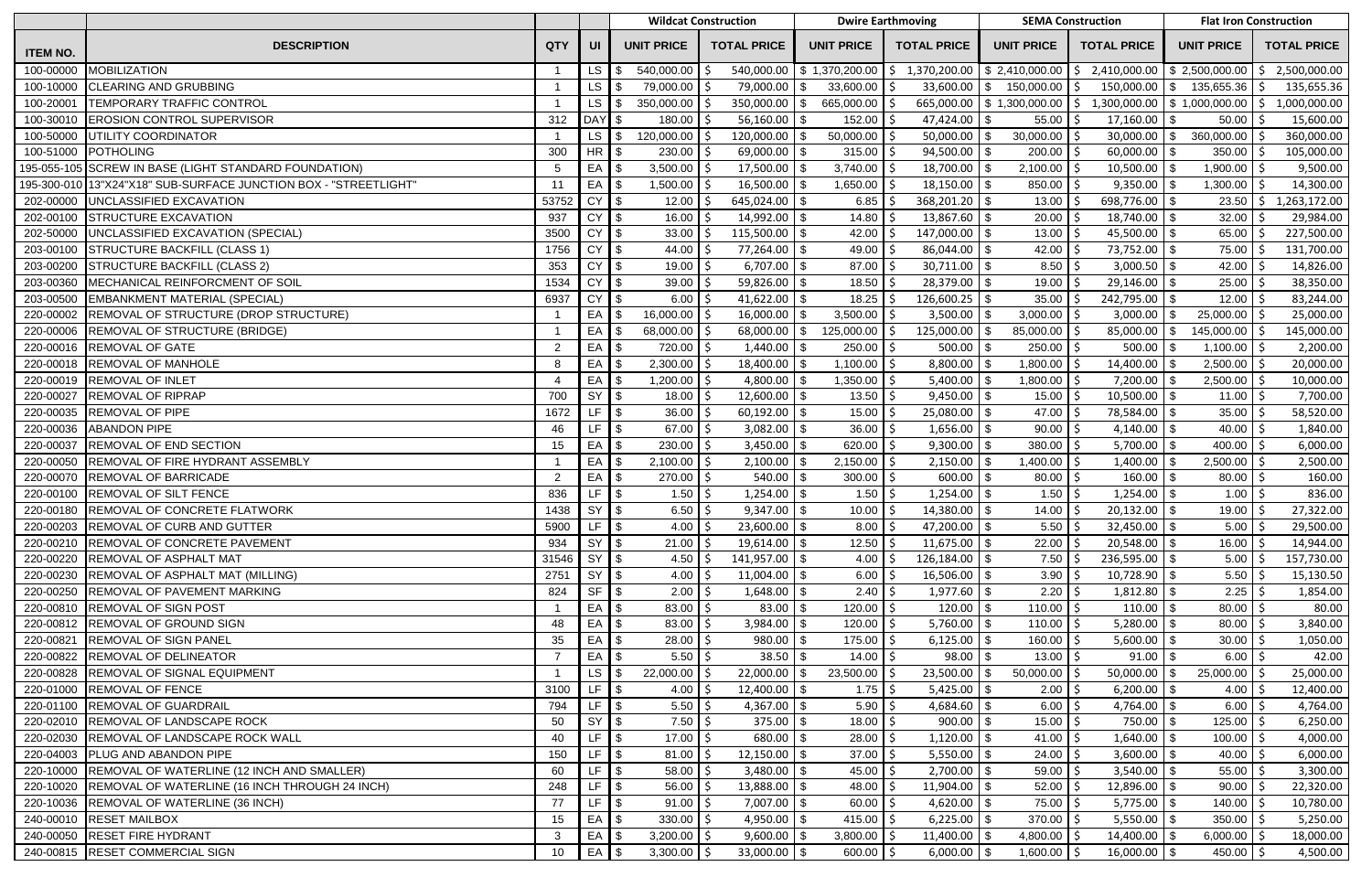|                    | 240-00817 RESET GROUND SIGN                                                  | 5               | EA \$              | $350.00$ \$                             | 1,750.00            | $400.00$ \$<br>- \$         | 2,000.00                  | \$            | 370.00          | \$            | $1,850.00$ \ \$     | $375.00$ \$         |            | 1,875.00     |
|--------------------|------------------------------------------------------------------------------|-----------------|--------------------|-----------------------------------------|---------------------|-----------------------------|---------------------------|---------------|-----------------|---------------|---------------------|---------------------|------------|--------------|
| 240-00821          | <b>RESET SIGN PANEL</b>                                                      |                 | $EA$ \$            | $31.00$ \$                              | 31.00               | 300.00<br>- \$              | 300.00                    | \$            | 260.00          |               | $260.00$ \ \$       | $50.00$   \$        |            | 50.00        |
| 240-03000          | <b>RESET OF LANDSCAPE ROCK</b>                                               | 45              | $SY$ \$            | $16.00$   \$                            | 720.00              | 18.00<br>- \$               |                           |               | 35.00           |               | $1,575.00$ \\$      | 60.00               |            | 2,700.00     |
|                    | 240-04015 ADJUST MANHOLE                                                     | 10 <sup>°</sup> | $EA$ \$            | 1,700.00   \$                           | 17,000.00           | 750.00<br>$\sqrt{3}$        | $7,500.00$ \\$<br>-S      |               | 1,400.00        | -S            | $14,000.00$ \ \$    | $3,500.00$ \$       |            | 35,000.00    |
|                    | 240-04040 ADJUST VALVE                                                       | 12              | EA                 | $600.00$ \$                             | 7,200.00            | 350.00<br>$\sqrt{3}$        | $4,200.00$ \\$            |               | 710.00          | -S            | $8,520.00$ \ \$     | 350.00              |            | 4,200.00     |
|                    | 240-10050 RESET GATE                                                         | 6               | EA                 | $1,800.00$   \$                         | 10,800.00           | 700.00<br>- \$              | 4,200.00 $\frac{1}{9}$    |               | 640.00          |               | $3,840.00$ \ \$     | 250.00              |            | 1,500.00     |
| 250-06001          | <b>PROPERTY RESTORATION</b>                                                  |                 | <b>LS</b>          | $21,000.00$ $\frac{1}{5}$               | 21,000.00           | 38,000.00                   | 38,000.00                 | \$.           | 65,000.00       |               | $65,000.00$ \ \$    | 30,000.00           |            | 30,000.00    |
| 260-00000          | <b>PUBLIC INFORMATION SERVICES</b>                                           |                 | LS                 | $36,000.00$ \$                          | 36,000.00           | 34,000.00                   | 34,000.00                 | \$            | 80,000.00       |               | $80,000.00$ \$      | 25,000.00           |            | 25,000.00    |
| 300-06000          | AGGREGATE BASE COURSE (CDOT CLASS 6)                                         | 45402           | TON <sub>\$</sub>  | $25.00$   \$                            | 1,135,050.00        | 31.50                       | $1,430,163.00$ \ \$       |               | 27.00           | <sup>S</sup>  | $1,225,854.00$ \ \$ | 34.00               | $\vert$ \$ | 1,543,668.00 |
| 301-30001          | SUBGRADE PREPARATION                                                         | 68864           | $SY$ \$            | $2.00$   \$                             | 137,728.00          | 3.25<br><b>\$</b>           | $223,808.00$ \ \$         |               | 3.50            |               | $241,024.00$ \\$    | 2.40                |            | 165,273.60   |
| 400-50000          | ASPHALT CONCRETE PAVEMENT (GRADING S) (75) (PG 64-22)                        | 13066           | TON \$             | 94.00                                   | 1,228,204.00<br>l S | 99.50<br>  \$               | $1,300,067.00$ \ \$<br>S. |               | 89.00           | S.            | $1,162,874.00$ \ \$ | 99.00               |            | 1,293,534.00 |
| 400-60000          | ASPHALT CONCRETE PAVEMENT (GRADING SX) (75) (PG 64-28)                       | 6604            | TON \$             | $100.00$ \$                             | 660,400.00          | 106.00<br>∣\$               | 700,024.00                | \$            | 95.00           |               | $627,380.00$ \ \$   | 106.00              |            | 700,024.00   |
| 400-70001          | ASPHALT CONCRETE PAVEMENT (PATCHING)                                         | 337             | SY                 | $40.00$   \$                            | 13,480.00           | 51.00<br>$\sqrt{3}$         | $17,187.00$ \ \$          |               | 38.00           |               | $12,806.00$ \ \$    | 110.00              |            | 37,070.00    |
| 410-00000          | <b>EMULSIFIED ASPHALT (SLOW SETTING)</b>                                     | 4658            | GAL <sup>S</sup>   | 6.50                                    | 30,277.00           | 7.20<br>\$                  | 33,537.60                 | \$            | 6.50            |               | $30,277.00$ \ \$    | 7.00                |            | 32,606.00    |
| 430-01000          | CONCRETE PAVEMENT (10 INCH)                                                  | 4270            | SY                 | $110.00$ \$                             | 469,700.00          | 138.00<br>- \$              | 589,260.00                | \$            | 120.00          |               | $512,400.00$ \$     | 125.00              |            | 533,750.00   |
| 500-00200          | <b>PLOWABLE END SECTION</b>                                                  | 12              | $EA$ \$            | $3,000.00$ \$                           | 36,000.00           | 2,175.00<br>- \$            | $26,100.00$ \ \$          |               | 1,500.00        |               | $18,000.00$ \$      | 1,400.00            |            | 16,800.00    |
| 500-00505          | CONCRETE PEDESTRIAN RAMP                                                     | 512             | <b>SY</b>          | $320.00$ \$                             | 163,840.00          | 240.00<br>  \$              | 122,880.00   \$           |               | 210.00          |               | $107,520.00$ \ \$   | 225.00              |            | 115,200.00   |
|                    | 500-00605 CONCRETE DRIVEWAY APPROACH (6 INCH)                                | 194             | $SY$ \$            | $67.00$   \$                            | 12,998.00           | 78.00<br>  \$               | $15,132.00$ \ \$          |               | 66.00           |               | $12,804.00$ \ \$    | 60.00               |            | 11,640.00    |
|                    | 500-01045 CONCRETE SIDEWALK (4 INCH)                                         | 1408            | SY                 | $55.00$   \$                            | 77,440.00           | 55.00<br>l \$               | $77,440.00$ \ \$          |               | 45.00           |               | $63,360.00$ \$      | 48.00               |            | 67,584.00    |
| 500-01065          | <b>CONCRETE SIDEWALK (6 INCH)</b>                                            | 7629            | SY                 | 66.00                                   | 503,514.00          | 78.00<br>\$                 | 595,062.00                | $\sqrt[6]{2}$ | 66.00           |               | $503,514.00$ \\$    | 72.00               |            | 549,288.00   |
| 500-01080          | CONCRETE DRIVEWAY (8 INCH REINFORCED)                                        | 598             | SY                 | $91.00$ $\frac{3}{2}$<br>$\blacksquare$ | 54,418.00           | 104.00<br>- \$              | 62,192.00                 | -\$           | 91.00           |               | $54,418.00$ \$      | 95.00               |            | 56,810.00    |
| 500-02001          | CONCRETE CROSSPAN                                                            | 445             | $SY$ \$            | $130.00$   \$                           | 57,850.00           | 138.00<br>- \$              |                           |               | 125.00          |               | $55,625.00$ \$      | 130.00              |            | 57,850.00    |
| 500-51000          | <b>CURB AND GUTTER TYPE 1</b>                                                | 13018           | $LF$ \$            | $26.00$   \$                            | 338,468.00          | 30.00<br>l \$               | $390,540.00$ \ \$         |               | 24.00           | <sup>\$</sup> | $312,432.00$ \ \$   | 25.00               |            | 325,450.00   |
| 500-53000          | <b>CURB AND GUTTER TYPE 3</b>                                                | 11655           | LF $\sqrt{S}$      | $25.00$ $\frac{1}{5}$                   | $291,375.00$ \ \$   | 26.00                       | $303,030.00$ \ \$         |               | 20.00           |               | $233,100.00$ \$     | 22.00               |            | 256,410.00   |
| 500-55000          | <b>CURB AND GUTTER TYPE 5</b>                                                | 72              | $LF$ $\frac{1}{3}$ | $28.00$ $\frac{3}{2}$                   | 2,016.00            | 43.00<br>∣\$                | $3,096.00$ \ \$           |               | 35.00           |               | $2,520.00$ \$       | 28.00               |            | 2,016.00     |
|                    | 500-60010 CONCRETE COVER MATERIAL                                            | 4421            | SY                 | 89.00                                   | 393,469.00          | 86.00<br>- \$               | 380,206.00                | -\$           | 75.00           |               | $331,575.00$ \ \$   | 80.00               |            | 353,680.00   |
| 500-60011          | CONCRETE COVER MATERIAL (SPECIAL)                                            | 16              | SY                 | $110.00$ $\frac{2}{3}$                  | 1,760.00            | 167.00<br>- \$              | 2,672.00                  | \$            | 150.00          |               | $2,400.00$ \$       | 140.00              |            | 2,240.00     |
| 501-00100          | <b>LANDSCAPE ROCK</b>                                                        | 43701           | $SF$ \$            | $2.50$   \$                             | 109,252.50          | 1.93<br>  \$                |                           |               | 4.00            |               | 174,804.00   \$     | 1.90                |            | 83,031.90    |
| 501-10100          | <b>LANDSCAPE WALL</b>                                                        | 96              | $SF$ $\frac{1}{3}$ | $57.00$ \$                              | $5,472.00$ \ \$     | 58.35                       | $5,601.60$ \$             |               | 100.00          |               | $9,600.00$ \$       | 110.00              |            | 10,560.00    |
| 520-00301          | <b>TYPE 3 GUARDRAIL</b>                                                      | 618.75          | $LF$ \$            | $39.00$   \$                            | 24,131.25           | 40.96<br>∣\$                |                           |               | 37.00           |               | $22,893.75$ \$      | 40.00               |            | 24,750.00    |
|                    | 520-02005 FLARED END ANCHORAGE                                               | $\overline{4}$  | EA S               | $3,900.00$ \$                           | 15,600.00           | $4,164.19$ \$<br><b>S</b>   | $16,656.76$ \\$           |               | $3,700.00$   \$ |               | $14,800.00$ \ \$    | 4,000.00 $\vert$ \$ |            | 16,000.00    |
|                    | 520-02340 END ANCHORAGE TYPE 3D                                              |                 | $EA$ \$            | $1,100.00$ \$                           | 4,400.00            | $1,164.76$ \$<br>$\sqrt{3}$ | $4,659.04$ \\$            |               | 1,100.00        | -Ś            | $4,400.00$ \$       | 1,100.00            | I \$       | 4,400.00     |
|                    | 520-02370 GUARDRAIL TRANSITION TYPE 3G                                       |                 | EA                 | 3,500.00   \$                           | 14,000.00           | 3,698.52 $\frac{1}{2}$      | 14,794.08                 | -\$           | 3,300.00        |               | $13,200.00$ \$      | 3,500.00            |            | 14,000.00    |
| 520-02380          | <b>GUARDRAIL TRANSITION TYPE 3H</b>                                          |                 | EA \$              | $1,400.00$ \$                           | 5,600.00            | 1,478.71                    | $5,914.84$ \\$            |               | 1,300.00        |               | $5,200.00$ \ \$     | $1,400.00$ \$       |            | 5,600.00     |
| 530-01000          | <b>BARBED WIRE FENCE</b>                                                     | 907             | LF $\sqrt{3}$      | $14.00$   \$                            | 12,698.00           | 8.17<br>$\sqrt{3}$          | $7,410.19$ \\$            |               | 8.00            | -S            | $7,256.00$ \\$      | $14.00$   \$        |            | 12,698.00    |
| 530-01500          | <b>TEMPORARY BARBED WIRE FENCE</b>                                           | 325             | $LF$ $\sqrt{ }$    | $12.00$   \$                            | $3,900.00$ \$       | 9.34                        | $3,035.50$ \$             |               | $8.50$   \$     |               | $2,762.50$ \$       | 11.00 $\frac{1}{2}$ |            | 3,575.00     |
| 530-02000          | <b>SMOOTH WIRE FENCE</b>                                                     | 2339            | LF $\sqrt{3}$      | $12.00$   \$                            | 28,068.00           | $8.17$ \$<br>  \$           |                           |               | 7.50            |               | $17,542.50$ \$      | $12.50$   \$        |            | 29,237.50    |
|                    | 530-53100 CHAIN LINK FENCE                                                   | 225             | LF.                | 78.00 \$                                | 17,550.00           | $52.52$   \$<br>  \$        | $11,817.00$ \ \$          |               | 48.00           |               | $10,800.00$ \ \$    | 80.00               |            | 18,000.00    |
|                    | 530-53184 FENCE CHAIN LINK (SPECIAL) (92 INCH)                               | 417             | LF $\sqrt{3}$      | $280.00$ \$                             | 116,760.00          | 192.57<br>- \$              | 80,301.69                 | $\sqrt[6]{2}$ | 180.00          |               | 75,060.00 \$        | 300.00              |            | 125,100.00   |
|                    | 530-60316 16 FOOT GATE                                                       |                 | $EA$ $\sqrt$       | $980.00$ \$                             | 980.00              | 875.30<br>$\sqrt{3}$        | $875.30$ \ \$             |               | 800.00          | -Ś            | $800.00$ \ \$       | $1,000.00$ \$       |            | 1,000.00     |
|                    | 540-00200 TUBULAR PEDESTRIAN RAILING                                         | 60              | $LF$ $\sqrt{ }$    | 430.00 $\vert$ \$                       | 25,800.00           | 262.60<br>- \$              | $15,756.00$ \ \$          |               | 315.00          |               | 18,900.00 \$        | $350.00$   \$       |            | 21,000.00    |
|                    | 550-00120 WATERPROOFING (MEMBRANE)                                           | 1388            | $SY$ \$            | $20.00$   \$                            | 27,760.00           | 23.34<br>- \$               | $32,395.92$ \$            |               | 17.00           |               | $23,596.00$ \ \$    | $20.00$   \$        |            | 27,760.00    |
|                    | 550-01004 BRIDGE EXPANSION DEVICE (0-4 INCH)                                 | 187             | LF                 | $330.00$ \$                             | 61,710.00           | 554.37<br>∣\$               | $103,667.19$ \$           |               | 600.00          |               | $112,200.00$ \$     | 350.00              |            | 65,450.00    |
|                    | 550-11274 STEEL PILING (HP12X74)                                             | 549             | LF $\sqrt{3}$      | $110.00$   \$                           | 60,390.00           | 116.71<br>l \$              | $64,073.79$ \\$<br>l S    |               | 100.00          |               | $54,900.00$ \ \$    | 184.00              |            | 101,016.00   |
|                    | 550-11489 STEEL PILING (HP14X89)                                             | 1258            | LF                 | 190.00                                  | 239,020.00          | 180.90<br>- \$              | 227,572.20                | -\$           | 165.00          |               | $207,570.00$ \ \$   | 238.00              |            | 299,404.00   |
| 550-30000          | <b>SHORING</b>                                                               |                 | <b>LS</b>          | $120,000.00$ $\frac{1}{2}$              | 120,000.00          | 105,075.57<br>-\$           | 105,075.57                | $\frac{1}{2}$ | 370,000.00      |               | $370,000.00$ \ \$   | 105,000.00          |            | 105,000.00   |
|                    | 552-00100 DRILLING HOLE TO FACILITATE PILE DRIVING                           | 633             | LF $\sqrt{3}$      | $94.00$ \$                              | 59,502.00           | 128.38                      |                           |               | 85.00           |               | $53,805.00$ \$      | 170.00              |            | 107,610.00   |
| 552-00460 PILE TIP |                                                                              | 67              | $EA$ $\sqrt$       | $170.00$   \$                           | 11,390.00           | 175.06<br>  \$              | $11,729.02$ \\$           |               | 140.00          |               | $9,380.00$ \$       | $182.00$   \$       |            | 12,194.00    |
|                    | 556-10100 BRIDGE RAIL TYPE 10 MASH                                           | 812             | LF $\sqrt{3}$      | $230.00$ \$                             | 186,760.00          | 387.71<br>  \$              | I S                       |               | 355.00          | -S            | 288,260.00 \\$      | 455.00              |            | 369,460.00   |
| 556-50000          | <b>TRANSITION TYPE BR10M-GR3</b><br>568-00272 PRESTRESSED CONCRETE I (CBT72) | 8<br>1754       | EA<br>LF.          | 4,500.00   \$                           | 36,000.00           | $7,128.61$ \$<br>l \$       | $57,028.88$ \ \ \$        |               | 9,500.00        |               | 76,000.00 \$        | 7,200.00            |            | 57,600.00    |
|                    | 600-00020 REINFORCED STEEL (EPOXY COATED)                                    |                 |                    | $540.00$ \$                             | 947,160.00          | 542.70<br>$\sqrt{3}$        | $951,895.80$ \ \$         |               | 430.00          |               | 754,220.00 \$       | 560.00              |            | 982,240.00   |
|                    |                                                                              | 176531          | $LB$ $\sqrt{ }$    | $1.50$   \$                             | 264,796.80          | $1.63 \mid \xi$<br>l \$     | $287,745.86$ \ \ \$       |               | 2.25            | -S            | $397,195.20$ \$     | $2.05$   \$         |            | 361,888.96   |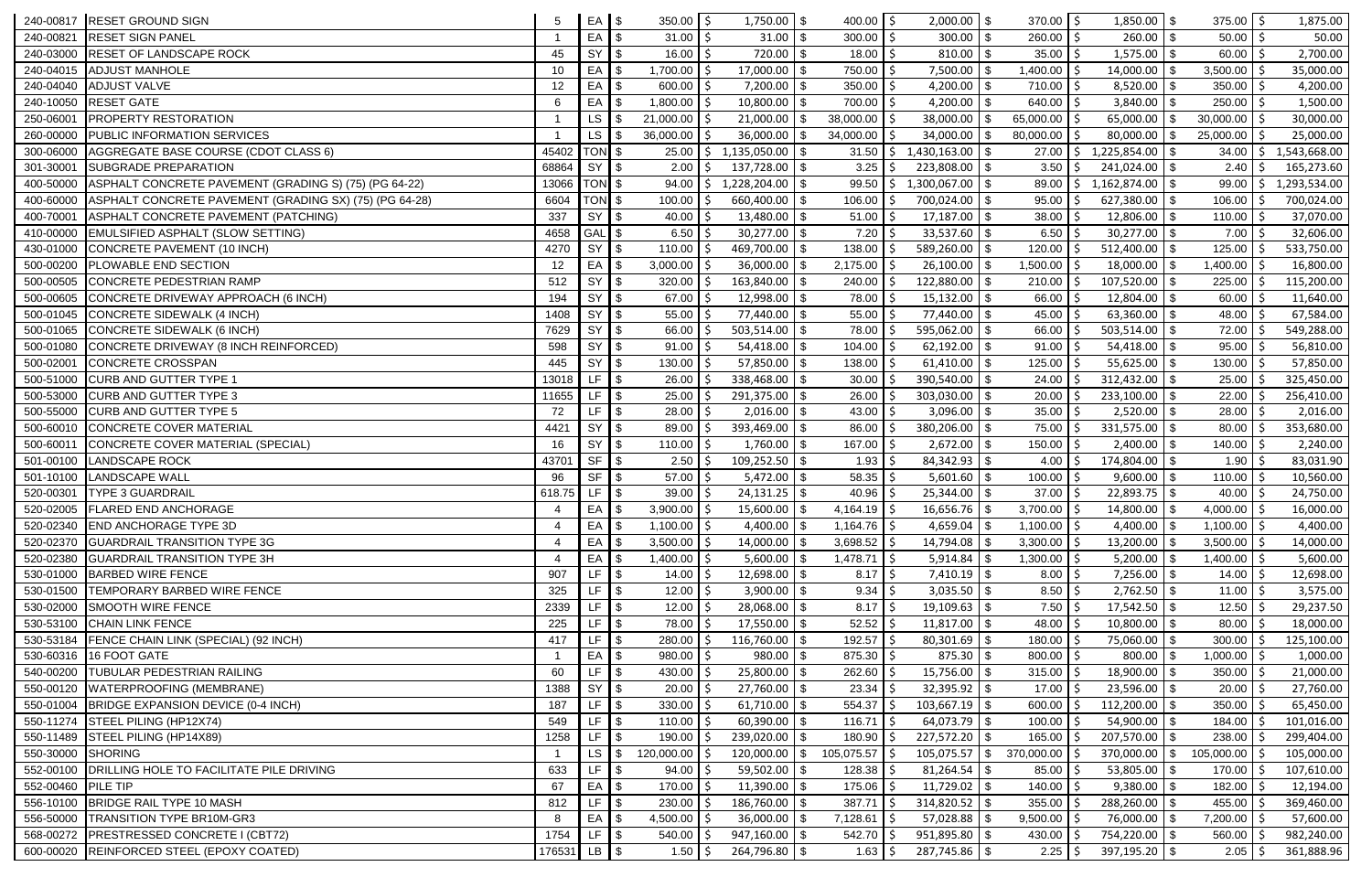|           | 600-03000 CONCRETE CLASS D (DRAINAGE)                                        | 82             | CY              | $\sqrt{5}$     | $1,400.00$ \$                      | 114,800.00                  | -\$        | $1,439.92$ \$           | $118,073.44$ \ \\$       |     | 1,000.00                      | -Ś            | $82,000.00$ \ \$                     | $2,200.00$ \$                  | 180,400.00                 |
|-----------|------------------------------------------------------------------------------|----------------|-----------------|----------------|------------------------------------|-----------------------------|------------|-------------------------|--------------------------|-----|-------------------------------|---------------|--------------------------------------|--------------------------------|----------------------------|
| 600-03060 | CONCRETE CLASS D (MOMENT SLAB)                                               | 25             | <b>CY</b>       | $\blacksquare$ | $610.00$ \$                        | 15,250.00                   | - \$       | 1,668.94                | $41,723.50$ \\$          |     | 800.00                        | -S            | $20,000.00$ \ \$                     | 600.00                         | 15,000.00                  |
| 600-03900 | <b>CONCRETE CLASS G</b>                                                      | 1108           | <b>CY</b>       |                | $1,000.00$   \$                    | 1,108,000.00                | $\sqrt{3}$ | 1,102.91                | 15                       |     | 1,550.00                      |               | $$1,717,400.00$ \\$                  | 1,200.00                       | $\vert$ \$<br>1,329,600.00 |
| 601-00500 | STRUCTURAL CONCRETE STAIN                                                    | 13967          | $SF$ $\sqrt$    |                | $1.50$   \$                        | $20,950.50$ \$              |            | 10.28                   | $143,580.76$ \ \$<br>l S |     | 1.20                          | S             | $16,760.40$ \ \$                     | 7.00                           | 97,769.00                  |
| 601-00600 | CONCRETE FINISH (SPECIAL) (FORMLINER)                                        | 313            | <b>SY</b>       |                | $72.00$ $\frac{4}{5}$              | 22,536.00                   | <b>\$</b>  | 140.05                  | 43,835.65 $\frac{1}{3}$  |     | 530.00                        |               | 165,890.00 \$                        | 110.00                         | 34,430.00                  |
| 604-25006 | APPROACH SLAB DRAIN                                                          | $\overline{2}$ | EA              |                | $5,000.00$ \$                      | 10,000.00                   | \$         | 21,554.17               | 43,108.34 $\frac{1}{3}$  |     | 9,000.00                      |               | $18,000.00$ \ \$                     | 12,000.00                      | 24,000.00                  |
|           | 624-00120 RIPRAP (TYPE M, 12 INCH)                                           | 2636           | <b>CY</b>       |                | 100.00                             | 263,550.00                  | - \$       | 119.30                  | $314,415.15$ \\$         |     | 76.00                         |               | $200,298.00$ \$                      | 140.00                         | 368,970.00                 |
|           | 624-01120 GROUTED RIPRAP (12 INCH)                                           | 552            | <b>CY</b>       | $\blacksquare$ | $180.00$ $\frac{4}{5}$             | 99,271.55                   | $\sqrt{3}$ | 209.71                  | $115,656.87$ \\$         |     | 210.00                        |               | $115,816.80$ \$                      | 195.00                         | 107,544.18                 |
| 630-01180 | 18 INCH REINFORCED CONCRETE PIPE (COMPLETE IN PLACE)                         | 98             | $LF$ $\sqrt{ }$ |                | $110.00$   \$                      | 10,780.00                   | $\sqrt{3}$ | 137.71                  |                          |     | 100.00                        | <sup>\$</sup> | $9,800.00$ \$                        | $130.00$ \$                    | 12,740.00                  |
| 630-01300 | 30 INCH REINFORCED CONCRETE PIPE (COMPLETE IN PLACE)                         | 12             | LF              |                | 420.00 $\vert$ \$                  | 5,040.00                    | \$         | 615.05                  | $7,380.60$ \ \$          |     | 290.00                        |               | $3,480.00$ \ \$                      | 300.00                         | 3,600.00                   |
|           | 630-01420 42 INCH REINFORCED CONCRETE PIPE (COMPLETE IN PLACE)               | 111            | LF.             |                | $280.00$ $\frac{2}{5}$             | 31,080.00                   | - \$       | 248.60                  | $27,594.60$ \\$          |     | 210.00                        |               | $23,310.00$ \ \$                     | 265.00                         | 29,415.00                  |
| 630-01480 | 48 INCH REINFORCED CONCRETE PIPE (COMPLETE IN PLACE)                         | 60             | LF              |                | $260.00$ \ \;                      | 15,600.00                   | - \$       | 373.47                  | 22,408.20                | -\$ | 270.00                        |               | $16,200.00$ \ \$                     | 410.00                         | 24,600.00                  |
| 630-05042 | 42 INCH REINFORCED CONCRETE PIPE END SECTION (COMPLETE IN PLACE)             | $\overline{2}$ | EA              |                | 2,400.00                           | 4,800.00                    |            | 2,002.74                | 4,005.48                 | -\$ | 2,500.00                      |               | 5,000.00                             | 5,000.00                       | 10,000.00                  |
| 630-20180 | 23X14 INCH REINFORCED CONCRETE PIPE ELLIPTICAL (COMPLETE IN PLACE)           | 92             | $LF$ $\sqrt{3}$ |                | $250.00$ \$                        | 23,000.00                   | - \$       | 180.90                  | 16,642.80                | -\$ | 140.00                        |               | 12,880.00 \$                         | 315.00                         | 28,980.00                  |
| 630-20300 | 38X24 INCH REINFORCED CONCRETE PIPE ELLIPTICAL (COMPLETE IN PLACE)           | 162            | LF.             |                | $200.00$ \$                        | 32,400.00                   | - \$       | 215.91                  |                          |     | 210.00                        |               | $34,020.00$ \$                       | 255.00                         | 41,310.00                  |
| 630-20420 | 53X34 INCH REINFORCED CONCRETE PIPE ELLIPTICAL (COMPLETE IN PLACE)           | 763            | $LF$ \\$        |                | 350.00                             | 267,050.00                  | \$         | 330.29                  | $252,011.27$ \ \\$       |     | 300.00                        |               | $228,900.00$ \ \$                    | 355.00                         | 270,865.00                 |
| 630-20480 | 60X38 INCH REINFORCED CONCRETE PIPE ELLIPTICAL (COMPLETE IN PLACE)           | 502            | LF              |                | 420.00 $\frac{3}{2}$               | 210,840.00                  | 8          | 497.18                  |                          |     | 350.00                        |               | $175,700.00$ \ \$                    | 480.00                         | 240,960.00                 |
| 630-25300 | 38X24 INCH REINFORCED CONCRETE END SECTION ELLIPTICAL (COMPLETE IN<br>PLACE) |                | $EA$ $\sqrt$    |                | 2,800.00                           | 2,800.00                    | - \$       | 1,921.04                | 1,921.04                 |     | 2,900.00                      |               | 2,900.00                             | 4,400.00                       | 4,400.00                   |
| 630-25480 | 60X38 INCH REINFORCED CONCRETE END SECTION ELLIPTICAL (COMPLETE IN<br>PLACE) |                | EA \$           |                | 4,600.00                           | 4,600.00                    |            | 4,860.95                | 4,860.95                 |     | 4,300.00                      |               | 4,300.00                             | 8,200.00                       | 8,200.00                   |
| 630-50018 | 18 INCH PLASTIC PIPE (COMPLETE IN PLACE)                                     | 1494           | LF $\sqrt{3}$   |                | 87.00                              | 129,978.00                  | - \$       | 87.53                   | $130,769.82$ \ \\$       |     | 82.00                         |               | 122,508.00 \$                        | 115.00                         | 171,810.00                 |
|           | 630-50024 24 INCH PLASTIC PIPE (COMPLETE IN PLACE)                           | 2884           | $LF$ $\sqrt{ }$ |                | 110.00                             | 317,240.00                  | - \$       | 119.04                  | 343,311.36               | \$  | 100.00                        |               | 288,400.00 \$                        | 145.00                         | 418,180.00                 |
| 630-50030 | 30 INCH PLASTIC PIPE (COMPLETE IN PLACE)                                     | 1351           | $LF$ $\sqrt{3}$ |                | $140.00$ \$                        | 189,140.00                  | $\sqrt{3}$ | 149.38                  |                          |     | 140.00                        |               | $189,140.00$ \ \$                    | 185.00                         | 249,935.00                 |
| 630-50036 | 36 INCH PLASTIC PIPE (COMPLETE IN PLACE)                                     | 1880           | LF $\sqrt{3}$   |                | $180.00$   \$                      | 338,400.00                  | $\sqrt{3}$ | 197.23                  | $370,792.40$ \ \$        |     | 180.00                        |               | 338,400.00 \$                        | 228.00                         | 428,640.00                 |
|           | 630-50042 42 INCH PLASTIC PIPE (COMPLETE IN PLACE)                           | 1970           | LF I            |                | $270.00$ \ \;                      | 531,900.00                  | l \$       | 232.25                  | $457,532.50$ \ \ \$      |     | 220.00                        |               | 433,400.00 \$                        | 320.00                         | 630,400.00                 |
|           | 630-50048 48 INCH PLASTIC PIPE (COMPLETE IN PLACE)                           | 260            | LF              |                | $370.00$ \$                        | 96,200.00                   | $\sqrt{3}$ | 664.04                  | $172,650.40$ \\$         |     | 330.00                        |               | 85,800.00 \$                         | 365.00                         | 94,900.00                  |
| 636-03000 | CDOT TYPE C INLET                                                            |                | EA              |                | $7,900.00$ \$                      | 31,600.00                   |            | 5,688.42                | $22,753.68$ \ \\$        |     | 6,000.00                      |               | $24,000.00$ \ \$                     | 7,400.00                       | 29,600.00                  |
| 636-04000 | CDOT INLET TYPE D                                                            | 12             | EA              |                | 9,800.00                           | 117,600.00                  |            | 13,017.77               | $156, 213.24$ \\$        |     | 5,000.00                      |               | $60,000.00$ \$                       | 10,100.00 \$                   | 121,200.00                 |
| 636-12050 | INLET TYPE R $L = 5$                                                         |                | EA \$           |                | $10,000.00$   \$                   | 40,000.00                   |            | 11,785.32               |                          |     | 7,000.00                      |               | 28,000.00 \$                         | 9,700.00                       | 38,800.00                  |
|           | 636-12100 INLET TYPE R L = 10                                                | 16             | EA S            |                | $12,000.00$ \$                     | 192,000.00                  |            | 14,359.92               | $229,758.72$ \\$         |     | 10,000.00                     | -S            | $160,000.00$ \ \$                    | 13,000.00                      | 208,000.00                 |
|           | 636-12150 INLET TYPE R L = 15                                                | 8              | EA \$           |                | $15,000.00$   \$                   | $120,000.00$   \$           |            | $27,548.00$   \$        | $220,384.00$ \ \$        |     | $15,000.00$   \$              |               | $120,000.00$ \ \$                    | $16,600.00$   \$               | 132,800.00                 |
|           | 636-31050 MANHOLE TYPE I (H=5)                                               | 3              | EA              |                | $11,000.00$   \$                   | 33,000.00                   | 8          | $13,237.18$   \$        |                          |     | 13,000.00                     |               | $39,000.00$ \ \$                     | 11,500.00                      | 34,500.00                  |
|           | 636-31100 MANHOLE TYPE I (H=10)                                              | 25             | EA              |                | $14,000.00$   \$                   | 350,000.00                  |            | $15,476.85$   \$        |                          |     | 15,000.00                     |               | $375,000.00$ \ \$                    | 14,300.00                      | 357,500.00                 |
|           | 636-31150 MANHOLE TYPE I (H=15)                                              | 12             | EA              |                | $14,000.00$   \$                   | 168,000.00                  |            | $17,125.93$   \$        | 205,511.16               | -S  | 15,000.00                     |               | 180,000.00   \$                      | 15,000.00                      | 180,000.00                 |
|           | 636-31200 MANHOLE TYPE I (H=20)                                              | 8              | EA S            |                | $20,000.00$ \$                     | 160,000.00                  |            | 17,409.53   \$          | 139,276.24               | \$  | 21,000.00                     |               | $168,000.00$ \ \$                    | 20,200.00                      | 161,600.00                 |
|           | 636-83301 DETENTION POND OUTLET STRUCTURE                                    |                | $EA$ \$         |                | $27,000.00$   \$                   | 27,000.00                   | <b>\$</b>  | $33,599.45$ \$          | $33,599.45$ \\$          |     | 40,000.00                     | -S            | $40,000.00$ \$                       | $22,200.00$   \$               | 22,200.00                  |
|           | 636-83304 CONCRETE LOW FLOW CHANNEL                                          | 161            | SY              |                | $310.00$   \$                      |                             |            | $167.79$   \$           |                          |     | 150.00                        |               |                                      | $275.00$   \$                  | 44,271.79                  |
|           | 636-83305 CONCRETE MICROPOOL<br>636-83306 CONCRETE FOREBAY                   | 15<br>240      | $SY$ \$         |                | 790.00 \$<br>$280.00$ \$           | $11,710.35$ \$<br>67,334.09 |            | $622.96$   \$<br>179.46 | $9,234.27$ \$            |     | 1,000.00                      |               | $14,823.22$ \$                       | $1,700.00$   \$                | 25,199.48                  |
|           | 636-83480 HYDRODYNAMIC SEPARATOR D 4                                         |                | SY \$<br>EA \$  |                | 61,000.00 $\vert$ \$               | 61,000.00                   | 8          | 33,660.15               | 33,660.15                | \$  | 200.00<br>74,100.00           |               | $48,095.78$ \ \ \$<br>74,100.00 \$   | 215.00<br>25,000.00            | 51,702.96<br>25,000.00     |
|           | 636-83481 HYDRODYNAMIC SEPARATOR D 6                                         |                | $EA$ \$         |                |                                    |                             |            | $47,267.29$ \$          |                          |     |                               |               |                                      |                                |                            |
|           | 636-83482 HYDRODYNAMIC SEPARATOR D 8                                         |                | EA \$           |                | $82,000.00$   \$<br>$25,000.00$ \$ | 82,000.00                   |            | $63,115.25$ \$          |                          |     | 28,800.00<br>$85,000.00$   \$ |               | $28,800.00$ \ \$<br>$85,000.00$ \ \$ | $65,000.00$ \$<br>79,000.00 \$ | 65,000.00<br>79,000.00     |
|           | 636-83483 HYDRODYNAMIC SEPARATOR D 8-5                                       |                | $EA$ \$         |                | 73,000.00 \$                       | 25,000.00<br>73,000.00      | - \$       | $66,980.66$   \$        | $66,980.66$ \ \$         |     | 62,400.00                     | -S            | $62,400.00$ \ \$                     | $90,000.00$ \$                 | 90,000.00                  |
| 711-08000 | 12-INCH STEEL WATERLINE (COMPLETE IN PLACE)                                  | 34             | LF I            |                | $580.00$   \$                      | $19,720.00$ \ \$            |            | $534.53$   \$           |                          |     | 380.00                        |               | $12,920.00$ \ \$                     | $260.00$ \$                    | 8,840.00                   |
| 711-24001 | 24-INCH STEEL SLEEVE (COMPLETE IN PLACE)                                     | 46             | LF.             |                | $340.00$ \$                        | 15,640.00                   | $\sqrt{3}$ | $212.42$   \$           | $9,771.32$ \$            |     | 510.00                        |               | $23,460.00$ \ \$                     | $365.00$ \$                    | 16,790.00                  |
| 711-48001 | 48-INCH STEEL SLEEVE (COMPLETE IN PLACE)                                     | 24             | $LF$ \\$        |                | $1,100.00$   \$                    | 26,400.00                   | \$         | 901.00                  | $21,624.00$ \\$          |     | 1,500.00                      |               | $36,000.00$ \ \$                     | $1,500.00$ \$                  | 36,000.00                  |
|           | 711-54001 54-INCH STEEL SLEEVE (COMPLETE IN PLACE)                           | 53             | $LF$ $\sqrt{3}$ |                | $1,100.00$ \$                      | 58,300.00                   | \$         | 957.01                  |                          |     | 1,700.00                      |               | $90,100.00$ \$                       | $1,700.00$ \$                  | 90,100.00                  |
| 712-36350 | 36-INCH CLASS 350 DIP WATER LINE                                             | 77             | $LF$ \$         |                | $830.00$   \$                      | 63,910.00                   | ∣\$        | $1,763.10$ \$           | $135,758.70$ \\$         |     | 800.00                        |               | $61,600.00$ \ \$                     | $1,100.00$   \$                | 84,700.00                  |
|           | 716-08305 8-INCH C900 DR14 PVC WATER LINE                                    | 60             | $LF$ $\sqrt{3}$ |                | $530.00$ \$                        | $31,800.00$ \ \$            |            | 424.82 $\frac{1}{2}$    |                          |     | 390.00                        |               | $23,400.00$ \ \$                     | 360.00                         | 21,600.00                  |
|           | 716-16305 16-INCH C900 DR14 PVC WATER LINE                                   | 2125           | LF $\sqrt{ }$   |                | $180.00$   \$                      | $382,500.00$ \ \$           |            | $224.08$   \$           | 476,170.00 $\frac{1}{9}$ |     | 180.00                        | -\$           | $382,500.00$ \ \$                    | 240.00                         | 510,000.00                 |
|           | 716-24305 24-INCH C900 DR14 PVC WATER LINE                                   | 186            | $LF$ $\sqrt{S}$ |                | $520.00$   \$                      | $96,720.00$ \ \$            |            | 799.46 \$               | $148,699.56$ \ \ \$      |     | 480.00                        |               | $89,280.00$ \ \$                     | 650.00                         | 120,900.00                 |
|           | 717-20009 20-INCH DR 9.0 HDPE WATER LINE                                     | 519            | $LF$ $\sqrt{ }$ |                | $720.00$   \$                      | $373,680.00$ \ \$           |            | $626.73$ $\frac{1}{5}$  | $325,272.87$ \ \\$       |     | 220.00                        | \$            | $114,180.00$ \ \$                    | 295.00                         | 153,105.00                 |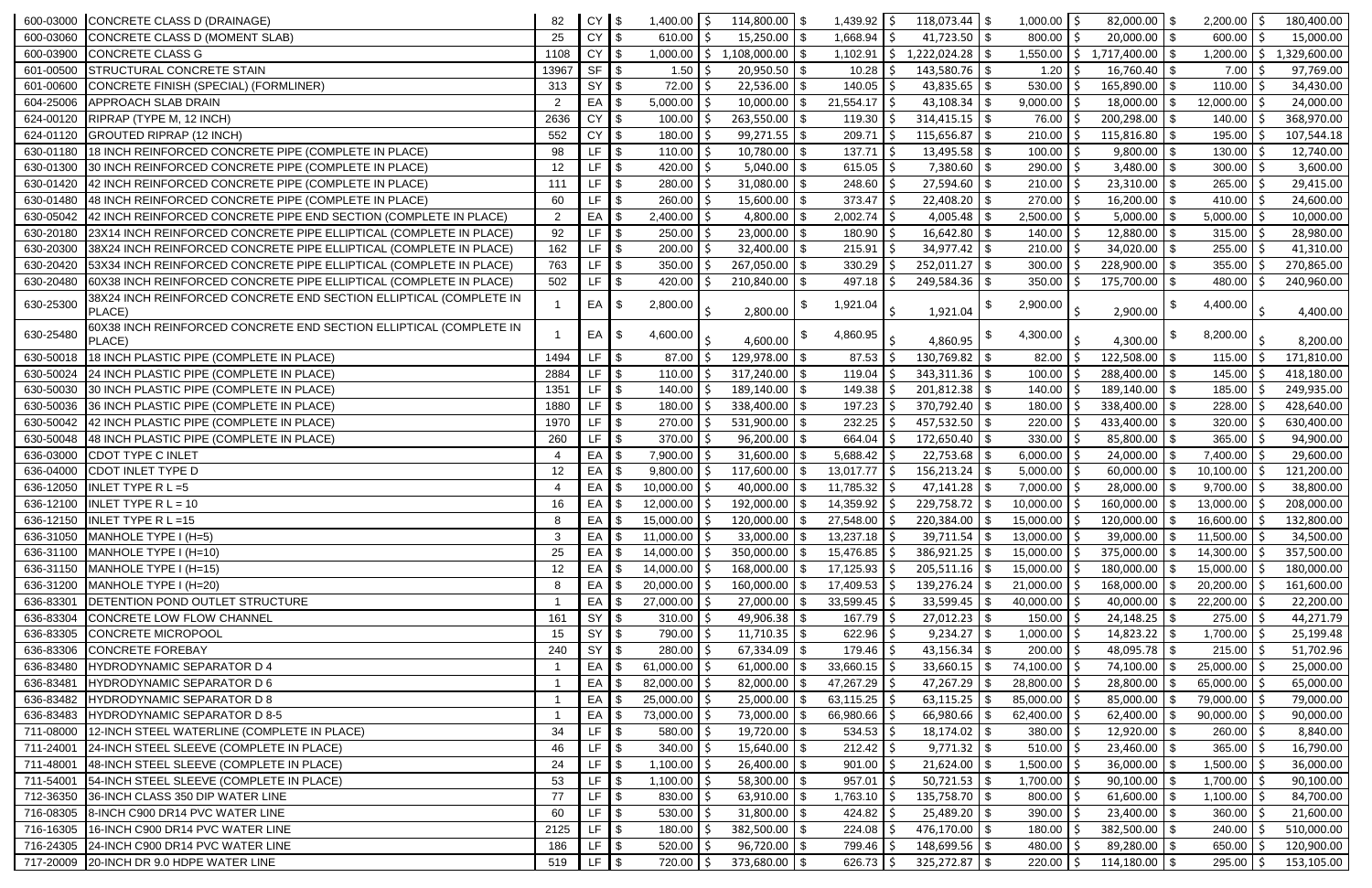|           | 731-16023 16-INCH BUTTERFLY VALVE (250#)                        | 14             | EA \$                                                             | $7,400.00$ \$        | 103,600.00       | $6,888.66$ \$<br>l \$   |      | $96,441.24$ \\$         | $6,900.00$ \$              |    | $96,600.00$ \ \$       | $11,000.00$   \$    | 154,000.00 |
|-----------|-----------------------------------------------------------------|----------------|-------------------------------------------------------------------|----------------------|------------------|-------------------------|------|-------------------------|----------------------------|----|------------------------|---------------------|------------|
|           | 731-24023 24-INCH BUTTERFLY VALVE (250#)                        | $\mathbf{3}$   | $EA$ $\sqrt$                                                      | $10,000.00$   \$     | 30,000.00        | $10,990.99$   \$<br>  S |      |                         | 12,500.00                  | -S | $37,500.00$ \ \$       | $18,000.00$   \$    | 54,000.00  |
| 731-36023 | 36-INCH BUTTERFLY VALVE (250#)                                  |                | $EA$ \$                                                           | $29,000.00$ \$       | 29,000.00        | 32,148.05<br>$\sqrt{3}$ |      |                         | 43,700.00 $\mid$ \$        |    | 43,700.00 \$           | $55,000.00$   \$    | 55,000.00  |
| 735-08023 | 8 INCH GATE VALVE (250#)                                        | $\overline{2}$ | EA                                                                | $2,100.00$ \$        | 4,200.00         | 2,323.58<br>- \$        |      | $4,647.16$ \\$          | $3,100.00$   \$            |    | $6,200.00$ \$          | 3,000.00            | 6,000.00   |
| 737-04023 | 4-INCH AIR AND VACUUM VALVE STATION (COMPLETE IN PLACE)         | $\overline{2}$ | EA                                                                | $25,000.00$ \$       | 50,000.00        | 41,397.97               |      | 82,795.94               | 27,300.00<br>-\$           |    | $54,600.00$ \ \$       | 38,000.00           | 76,000.00  |
| 741-06000 | 6-INCH FIRE HYDRANT ASSEMBLY (COMPLETE IN PLACE)                | $\mathbf{3}$   | EA                                                                | $10,000.00$ \$       | 30,000.00        | 15,857.30               |      | 47,571.90               | 11,200.00<br>$\sqrt[6]{2}$ |    | $33,600.00$ \$         | 15,000.00           | 45,000.00  |
| 747-00000 | CONCRETE REVERSE ANCHOR (COMPLETE IN PLACE)                     | 70             | <b>CY</b>                                                         | $610.00$ \$          | 42,700.00        | 686.25<br>- \$          |      | 48,037.50               | 490.00<br>\$               |    | $34,300.00$ \$         | 600.00              | 42,000.00  |
| 747-00001 | CONCRETE THRUST BLOCK (COMPLETE IN PLACE)                       | 48             | $CY$ $$$                                                          | $330.00$ \$          | 15,840.00        | 353.63<br>  \$          |      | $16,974.24$ \\$         | 430.00                     |    | $20,640.00$ \$         | $250.00$ \$         | 12,000.00  |
| 748-02008 | 2-INCH BLOWOFF ASSEMBLY (COMPLETE IN PLACE)                     |                | $EA$ $\sqrt$                                                      | $2,400.00$ \$        | $2,400.00$ \ \$  | 2,083.26                |      |                         | $4,500.00$   \$            |    | $4,500.00$ \ \$        | 4,000.00 $\vert$ \$ | 4,000.00   |
| 748-04001 | 4-INCH PRESSURE REGULATING STATION (COMPLETE IN PLACE)          |                | EA                                                                | 89,000.00 \$         | 89,000.00        | 92,620.54<br>- \$       |      | $92,620.54$ \\$         | $85,000.00$   \$           |    | $85,000.00$ \$         | 110,000.00          | 110,000.00 |
| 813-0020  | 2 INCH CONDUIT (TRAFFIC)                                        | 489            | $LF$ \ \$                                                         | $17.00$   \$         | $8,313.00$ \$    | 17.51                   |      |                         | 13.00                      |    | $6,357.00$ \\$         | 22.00               | 10,758.00  |
| 813-00202 | 2 INCH ELECTRICAL CONDUIT (PLASTIC)                             | 2921           | $LF$ $\frac{1}{3}$                                                | $12.00$   \$         | $35,052.00$ \$   | 12.84                   |      | 37,505.64               | 13.00<br>\$                |    | $37,973.00$ \$         | 22.00               | 64,262.00  |
| 813-00301 | 3 INCH CONDUIT (TRAFFIC)                                        | 126            | LF                                                                | $27.00$ \$           | 3,402.00         | 28.01<br><b>\$</b>      |      | 3,529.26                | 21.00<br>$\sqrt[6]{2}$     |    | $2,646.00$ \$          | 24.00               | 3,024.00   |
|           | 813-00306 3 INCH ELECTRICAL CONDUIT (BORED)                     | 376            | $LF$ $\sqrt{ }$                                                   | $24.00$   \$         | 9,024.00         | 25.68<br>l \$           |      | $9,655.68$ \ \$         | 27.00                      |    | $10,152.00$ \ \$       | 40.00               | 15,040.00  |
| 813-00410 | 4 INCH CONDUIT (POWER)                                          | 790            | LF $\sqrt{3}$                                                     | $39.00$ \$           | $30,810.00$ \$   | 40.85                   |      | $32,271.50$ \ \$        | 29.00                      |    | $22,910.00$ \ \$       | 26.00               | 20,540.00  |
|           | 813-00610 6 INCH CONDUIT                                        | 720            | $LF$ $\frac{1}{3}$                                                | $60.00$ \$           | 43,200.00        | 63.02<br>l \$           |      |                         | 37.00                      |    | $26,640.00$ \ \$       | 41.00               | 29,520.00  |
| 813-07003 | TRAFFIC SIGNAL JUNCTION BOX (INSTALL ONLY)                      | 16             | EA                                                                | $830.00$ \$          | $13,280.00$ \ \$ | $875.32$ $\frac{1}{2}$  |      | $14,005.12$ \\$         | 620.00                     |    | $9,920.00$ \$          | 1,300.00            | 20,800.00  |
| 813-07005 | HAND HOLE (16"X16"X16")                                         | $\overline{2}$ | EA                                                                | $1,700.00$ \$        | 3,400.00         | 1,750.64<br>- \$        |      |                         | 1,800.00                   |    | 3,600.00               | 2,300.00            | 4,600.00   |
|           | 813-11000 WIRING (TRAFFIC)                                      |                | LS                                                                | $33,000.00$ \$       | 33,000.00        | 35,012.81               |      | 35,012.81               | 48,700.00<br>-\$           |    | 48,700.00 \$           | 82,000.00           | 82,000.00  |
|           | 814-00010 SIGN PANEL (CLASS I)                                  | 512            | <b>SF</b>                                                         | $25.00$ \$           | 12,800.00        | 22.17<br>-\$            |      | $11,351.04$ \\$         | 20.00                      |    | $10,240.00$ \$         | 27.00               | 13,824.00  |
|           | 814-00020 SIGN PANEL (CLASS II)                                 | 164            | $SF$ \$                                                           | $29.00$   \$         | 4,756.00         | 26.84<br>- \$           |      | $4,401.76$ \\$          | 24.00                      |    | $3,936.00$ \$          | $31.00$   \$        | 5,084.00   |
|           | 814-00070 TYPE 3S BARRICADE                                     | -6             | $EA$ \$                                                           | 770.00 \$            | 4,620.00         | 3,326.22<br>  \$        |      |                         | 3,000.00                   |    | $18,000.00$ \ \$       | 825.00              | 4,950.00   |
|           | 814-00080 DELINEATOR (TYPE 1)                                   | 6              | $EA$ $\sqrt$                                                      | $28.00$   \$         | 168.00           | 25.68<br>  \$           |      |                         | 23.00                      |    | $138.00$ \ \$          | 30.00               | 180.00     |
|           | 814-03018 DRILLED SIGNAL POLE FOUNDATION (18 INCH)              | 45             | LF                                                                | $370.00$ \$          | 16,650.00        | 385.14<br>l \$          |      | $17,331.30$ \\$         | 330.00                     |    | $14,850.00$ \ \$       | 460.00              | 20,700.00  |
|           | 814-03036 DRILLED SIGNAL POLE FOUNDATION (36 INCH)              | 64             | LF                                                                | $600.00$ \$          | 38,400.00        | 630.24<br>$\sqrt{3}$    |      | $40,335.36$ \ \ \$      | 470.00                     |    | $30,080.00$ \$         | 700.00              | 44,800.00  |
|           | 814-03042 DRILLED SIGNAL POLE FOUNDATION (42 INCH)              | 204            | LF                                                                | $640.00$ \$          | 130,560.00       | 676.92<br>- \$          |      | 138,091.68   \$         | 650.00                     |    | 132,600.00 \$          | 750.00              | 153,000.00 |
| 814-03334 | TRAFFIC SIGNAL CONTROLLER FOUNDATION                            | $\overline{2}$ | EA \$                                                             | $2,800.00$ \$        | 5,600.00         | $2,917.74$ \$<br>  \$   |      | $5,835.48$ \ \ \$       | 2,700.00                   |    | $5,400.00$ \ \$        | 4,000.00            | 8,000.00   |
| 814-10201 | STEEL SIGN POST (2 INCH, ROUND SOCKET)                          | 73             | EA \$                                                             | $350.00$   \$        | $25,550.00$ \ \$ | 291.78                  |      | $21,299.94$ \\$         | 260.00                     | -S | $18,980.00$ \ \$       | 380.00              | 27,740.00  |
| 814-70337 | TRAFFIC SIGNAL FACE (12-12-12) (INSTALL ONLY)                   | 59             | EA                                                                | $890.00$ \$          | $52,510.00$ \ \$ | 933.67                  |      |                         | 440.00                     |    | $25,960.00$ \ \$       | 900.00              | 53,100.00  |
|           | 814-70450 TRAFFIC SIGNAL FACE (12-12-12-12) (INSTALL ONLY)      | 10             | EA                                                                | 1,100.00 \$          | 11,000.00        | 1,143.75                |      | $11,437.50$ \\$         | 470.00                     |    | 4,700.00 $\frac{1}{9}$ | 1,150.00            | 11,500.00  |
|           | 814-72861 PEDESTRIAN PUSH BUTTON (INSTALL ONLY)                 | 30             | EA S                                                              | $440.00$ \$          | $13,200.00$ \$   | $466.84$ \$             |      | $14,005.20$ \ \$        | $310.00$   \$              |    | $9,300.00$ \$          | $250.00$ \$         | 7,500.00   |
|           | 814-72896 INTERSECTION DETECTION SYSTEM (CAMERA) (INSTALL ONLY) | 16             | EA                                                                | $1,700.00$ \$        | 27,200.00        | 1,750.64<br>- \$        | l \$ | 28,010.24               | \$<br>2,100.00             |    | $33,600.00$ \$         | 1,200.00            | 19,200.00  |
| 814-75218 | PEDESTRIAN SIGNAL FACE (18) (INSTALL ONLY)                      | 32             | $EA$ \$                                                           | $660.00$ \$          | 21,120.00        | 700.26<br>  \$          |      |                         | 360.00                     |    | $11,520.00$ \ \$       | $500.00$ \$         | 16,000.00  |
| 814-75848 | TRAFFIC SIGNAL CONTROLLER AND CABINET (INSTALL ONLY)            | $\overline{2}$ | EA                                                                | $3,100.00$ \$        | $6,200.00$ \ \$  | $3,267.87$ \$           |      | $6,535.74$ \\$          | 670.00 $\vert$ \$          |    | $1,340.00$ \ \$        | $3,900.00$ \$       | 7,800.00   |
| 814-75871 | SPREAD SPECTRUM RADIO (INSTALL ONLY)                            |                | $EA$ $\sqrt$                                                      | $1,700.00$ \$        | $6,800.00$ \$    | $1,750.64$   \$         |      | $7,002.56$ \$           | 490.00 $\vert$ \$          |    | $1,960.00$ \$          | 950.00              | 3,800.00   |
| 814-80010 | TRAFFIC SIGNAL LUMINAIRE (INSTALL ONLY)                         | 16             | EA                                                                | 660.00 \$            | $10,560.00$ \\$  | 700.26                  |      | $11,204.16$ \\$         | 290.00                     |    | $4,640.00$ \\$         | 350.00              | 5,600.00   |
| 814-81010 | TRAFFIC SIGNAL POLE (NO MAST ARM) (INSTALL ONLY)                | 16             | EA                                                                | 4,400.00 $\vert$ \$  | 70,400.00        | 4,668.38<br>- \$        |      | 74,694.08 \$            | 3,600.00                   |    | $57,600.00$ \$         | 1,200.00            | 19,200.00  |
| 814-84450 | TRAFFIC SIGNAL PEDESTAL POLE (INSTALL ONLY)                     | 16             | EA                                                                | $1,700.00$   \$      | 27,200.00        | 1,750.00                |      | 28,000.00               | -\$<br>810.00              |    | $12,960.00$ \ \$       | 950.00              | 15,200.00  |
| 814-88000 | SPAN WIRE CABLE (INSTALL ONLY)                                  | 2177           | LF $\sqrt{3}$                                                     | $9.00$   \$          | 19,593.00        | 9.40<br>∣\$             |      |                         | 7.00                       |    | $15,239.00$ \$         | $12.00$   \$        | 26,124.00  |
| 825-00000 | <b>CONSTRUCTION SURVEYING</b>                                   |                | $LS$ $\sqrt{ }$                                                   | 190,000.00 \$        | 190,000.00       | 275,000.00<br>\$        |      | $275,000.00$ \ \$       | 425,000.00                 | -S | 425,000.00 \$          | 300,000.00          | 300,000.00 |
| 825-50000 | SURVEY OF RELOCATED UTILITIES                                   |                | LS                                                                | $19,000.00$   \$     | 19,000.00        | 11,800.00               |      | 11,800.00               | -\$<br>55,000.00           |    | $55,000.00$ \ \$       | 125,000.00          | 125,000.00 |
| 827-32000 | <b>EPOXY PAVEMENT MARKING</b>                                   | 12614          | $SF$ \$                                                           | $2.00$   \$          | $25,228.00$ \$   | 2.00                    |      | $25,228.00$ \ \$        | 2.00                       |    | $25,228.00$ \$         | 2.00                | 25,228.00  |
| 827-32050 | THERMOPLASTIC PAVEMENT MARKINGS                                 | 3960           | $\overline{\text{S}}$ $\overline{\text{S}}$ $\overline{\text{S}}$ | $15.00$   \$         | $59,400.00$ \ \$ | 15.50                   |      | 61,380.00               | \$<br>15.00                |    | $59,400.00$ \ \$       | 16.00               | 63,360.00  |
| 850-00000 | <b>FIELD OFFICE</b>                                             |                | EA                                                                | $65,000.00$ \$       | 65,000.00        | 61,000.00               |      | 61,000.00               | 90,000.00<br>-\$           |    | $90,000.00$ \$         | 135,000.00          | 135,000.00 |
|           | 850-00005 FIELD LABORATORY                                      |                | $EA$ $\sqrt$                                                      | 67,000.00 $\vert$ \$ | 67,000.00        | 45,000.00               |      | 45,000.00 $\frac{1}{3}$ | 51,400.00                  |    | $51,400.00$ \ \$       | 90,000.00           | 90,000.00  |
|           | 850-00010 E-CSU-TRANSFORMER                                     |                | $EA$ $\sqrt$                                                      | $5,800.00$ \$        | 5,800.00         | $6,050.00$ \$<br>l \$   |      | $6,050.00$ \ \$         | 920.00                     | -Ś | $920.00$ \ \$          | $2,000.00$ \$       | 2,000.00   |
| 850-00014 | <b>POWER METER PEDESTAL</b>                                     |                | $EA$ $\sqrt$                                                      | $10,000.00$ \$       | 10,000.00        | 10,500.00<br>$\sqrt{3}$ |      | $10,500.00$ \ \$        | 2,800.00                   | -S | $2,800.00$ \$          | 10,000.00           | 10,000.00  |
| 900-00205 | <b>TOPSOIL</b>                                                  | 4812           | <b>CY</b>                                                         | $6.00$   \$          | $28,872.00$ \ \$ | 11.50                   |      | $55,338.00$   \$        | 8.00                       |    | $38,496.00$ \ \$       | 25.00               | 120,300.00 |
| 901-00003 | <b>ROCK SOCKS</b>                                               | 856            | LF                                                                | $9.00$   \$          | $7,704.00$ \$    | 9.50                    |      |                         | 9.00                       |    | $7,704.00$ \$          | 9.00                | 7,704.00   |
| 901-00005 | <b>SEDIMENT CONTROL LOG</b>                                     | 10775          | LF $\sqrt{ }$                                                     | $2.50$   \$          | $26,937.50$ \$   | 2.60                    |      | 28,015.00               | \$<br>3.20                 |    | $34,480.00$ \$         | 2.50                | 26,937.50  |
|           | 901-00045 CONCRETE WASHOUT STRUCTURE                            |                | EA                                                                | $1,700.00$ \$        | 6,800.00         | 2,500.00                |      | $10,000.00$ \$          | 750.00                     |    | $3,000.00$ \$          | 4,500.00            | 18,000.00  |
|           | 901-00051 SUMP INLET PROTECTION                                 | 19             | EA \$                                                             | $170.00$   \$        | 3,230.00         | 175.00<br>∣\$           |      | $3,325.00$ \ \$         | $180.00$   \$              |    | $3,420.00$ \$          | $175.00$   \$       | 3,325.00   |